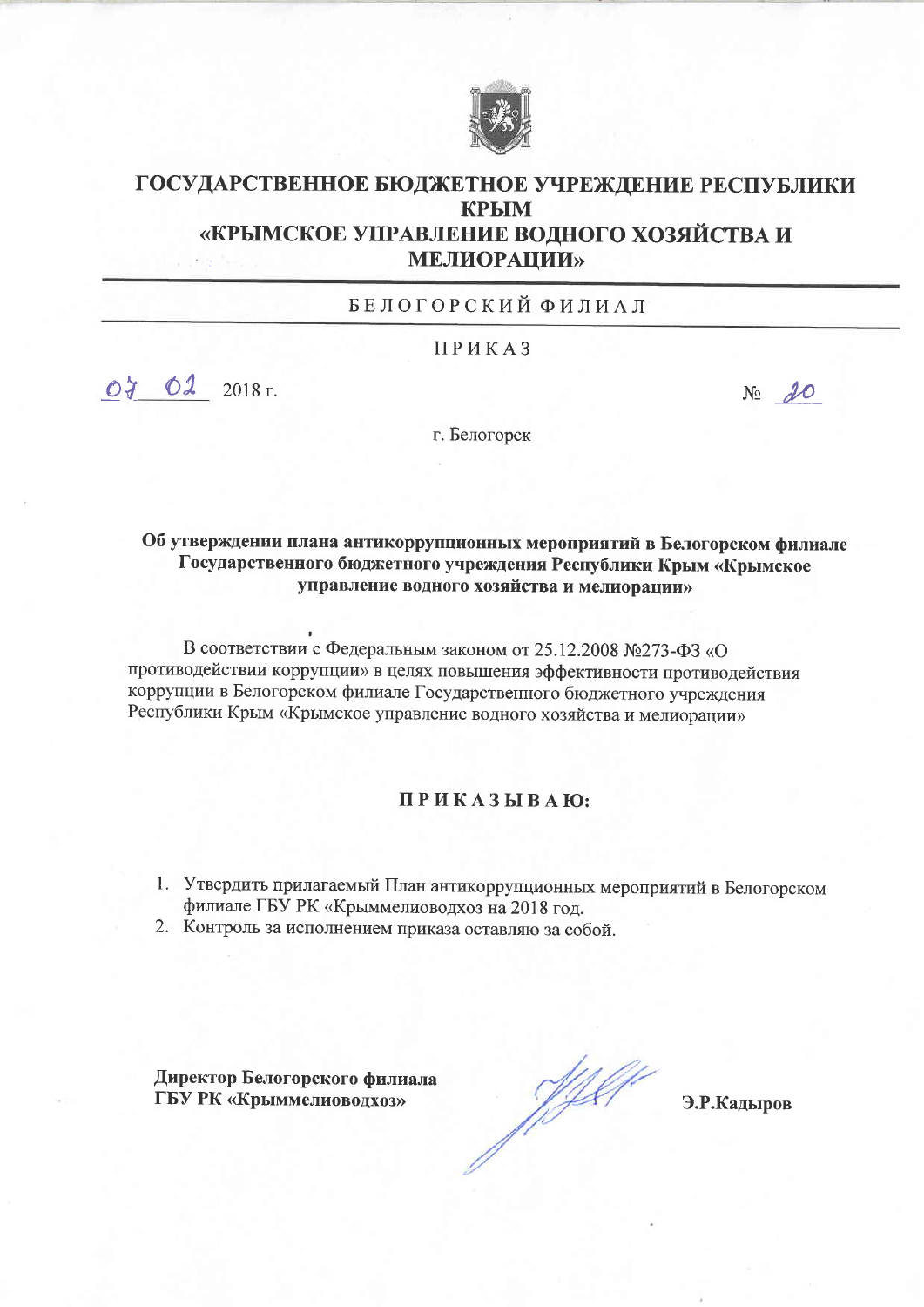## **УТВЕРЖДЕН**

 $\overline{\phantom{a}}$ 

приказом Белогорского филиала<br>Государственного бюджетного<br>учреждения Республики Крым «Крымское управление водного хозяйства и мелиорации<br>oт  $\frac{\partial \varphi}{\partial \alpha}$ . 2018г. № 10

| $N$ <sup>o</sup> $\Pi$ / $\Pi$ | Мероприятия                                                                                                                                                      | Срок          | Информация о выполнении                                                                                                                                                                                                                                                                                                                                                                                                                                  |
|--------------------------------|------------------------------------------------------------------------------------------------------------------------------------------------------------------|---------------|----------------------------------------------------------------------------------------------------------------------------------------------------------------------------------------------------------------------------------------------------------------------------------------------------------------------------------------------------------------------------------------------------------------------------------------------------------|
| 1                              |                                                                                                                                                                  | выполнения    |                                                                                                                                                                                                                                                                                                                                                                                                                                                          |
|                                | Ознакомление<br>работников с<br>нормативными<br>документами,<br>регламентирующими<br>вопросы предупреждения<br>коррупции в филиале                               | Постоянно     | Нормативное обеспечение противодействия коррупции<br>Работники филиала ознакомлены с<br>нормативно правовыми актами в<br>сфере противодействия коррупции, в<br>частности с законом от 25 декабря<br>2008г №273-ФЗ «О противодействии<br>коррупции» с федеральным законом<br>от 27 июля 2004 года №79ФЗ «О<br>государственной гражданской службе<br>Российской Федерации, с законом<br>Республики Крым от 22 июля 2014<br>года №36 ЗРК «О противодействии |
|                                | Организация<br>индивидуального<br>консультирования<br>работников филиала по<br>вопросам применения<br>(соблюдения)<br>антикоррупционных<br>стандартов и процедур | Постоянно     | коррупции в Республике Крым»<br>Индивидуальная консультация<br>работников филиала проводится по<br>мере необходимости                                                                                                                                                                                                                                                                                                                                    |
|                                | Мониторинг изменений<br>действующего<br>законодательства в<br>области противодействия<br>коррупции                                                               | Постоянно     | Проводится ежемесячный<br>мониторинг как законодательства в<br>целом, так и в области<br>противодействия коррупции                                                                                                                                                                                                                                                                                                                                       |
| $\overline{2}$                 | Антикоррупционные мероприятия для работников филиала                                                                                                             |               |                                                                                                                                                                                                                                                                                                                                                                                                                                                          |
|                                | Проведение работы с<br>вновь принятыми<br>работниками по<br>разъяснению норм<br>антикоррупционного<br>законодательства                                           | Постоянно     | Проводится по мере необходимости                                                                                                                                                                                                                                                                                                                                                                                                                         |
|                                | Введение в договоры,<br>связанные с<br>хозяйственной<br>деятельностью<br>организации,<br>стандартной<br>антикоррупционной<br>оговорки                            | Постоянно     | Проводится по мере необходимости                                                                                                                                                                                                                                                                                                                                                                                                                         |
|                                | Введение                                                                                                                                                         | Проводится по | По плану антикоррупционных                                                                                                                                                                                                                                                                                                                                                                                                                               |